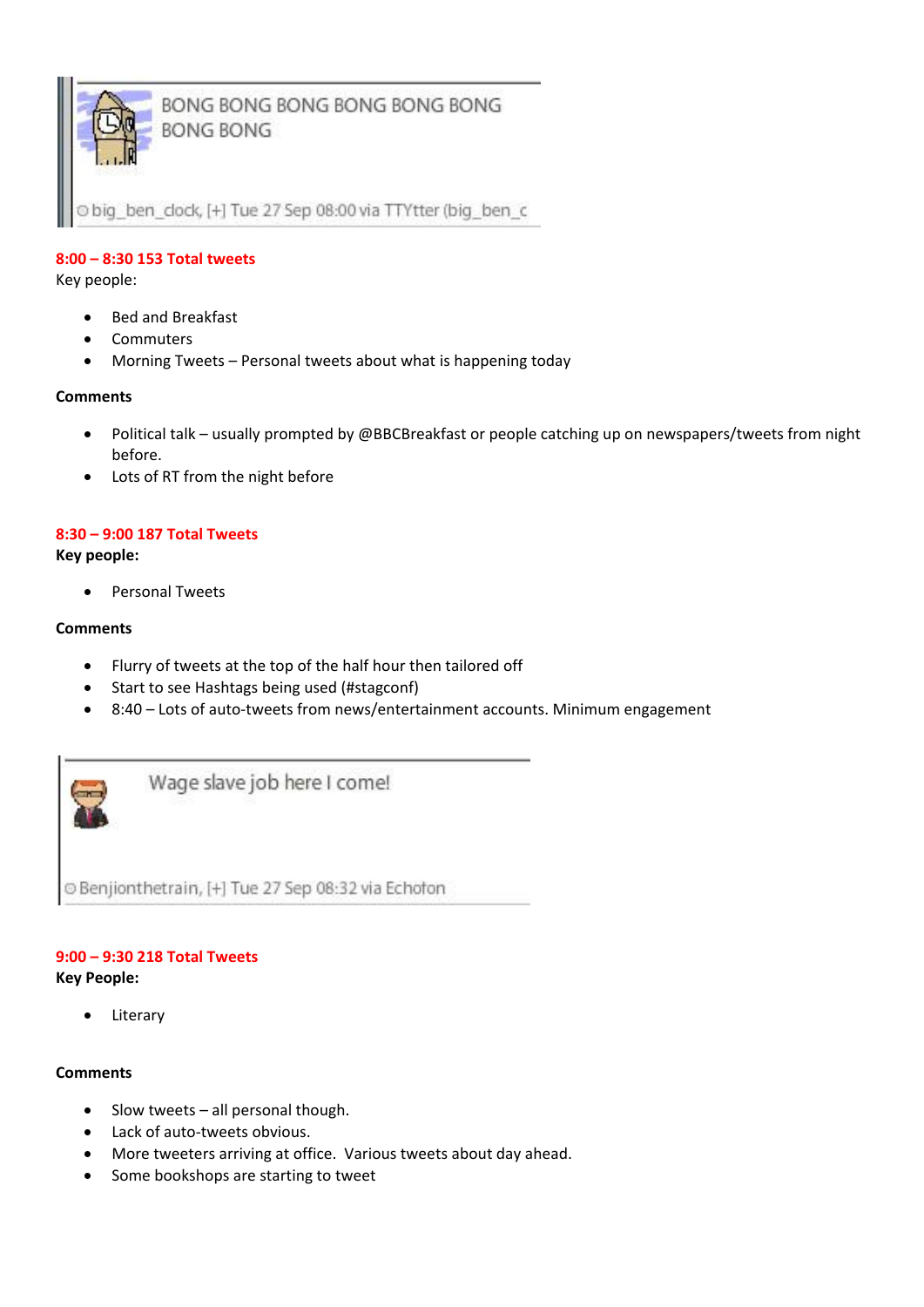

LinkedIn members have changed #jobs 7.4 million times since 2009 - t.co/7SI3xojy

O mashsocialmedia, [+] Tue 27 Sep 09:05 via HootSuite

## **From 9:30 – 10:00 Total Tweets 295 tweets**

Key People:

- Museums/Galleries tweet events for the day and upcoming events
- Literary tweets



C hodderchildrens, [+] Tue 27 Sep 09:54 via web



Maurizio de Giovanni, author of "I will have vengeance" out Feb 12, took home another prize.... http://ow.ly/6FRQT

O hersilia\_press, [+] Tue 27 Sep 09:53 via HootSuite

## **10:00 – 10:30 309 Total tweets**



## **Key People:**

- Personal tweets and discussions.
- Travelling editors are starting to tweet.

## **Comments:**

- The professional accounts that tweeted during 9:30 time slot are starting to follow up with engaging tweets.
- 10:12 is another wave of RT's from news, publishing and social media sector.
- 10:14 is another wave of engaging tweets
- 10:16 10:30 quiet. Few random tweets



Get ready for #TTOT = Travel Talk on Twitter! Topic: Group Travel via @travelettes: t.co/yKBvXDGI

© AboutLondon, [+] Tue 27 Sep 10:15 via SocialOomph 10:15 Travelling Editors more active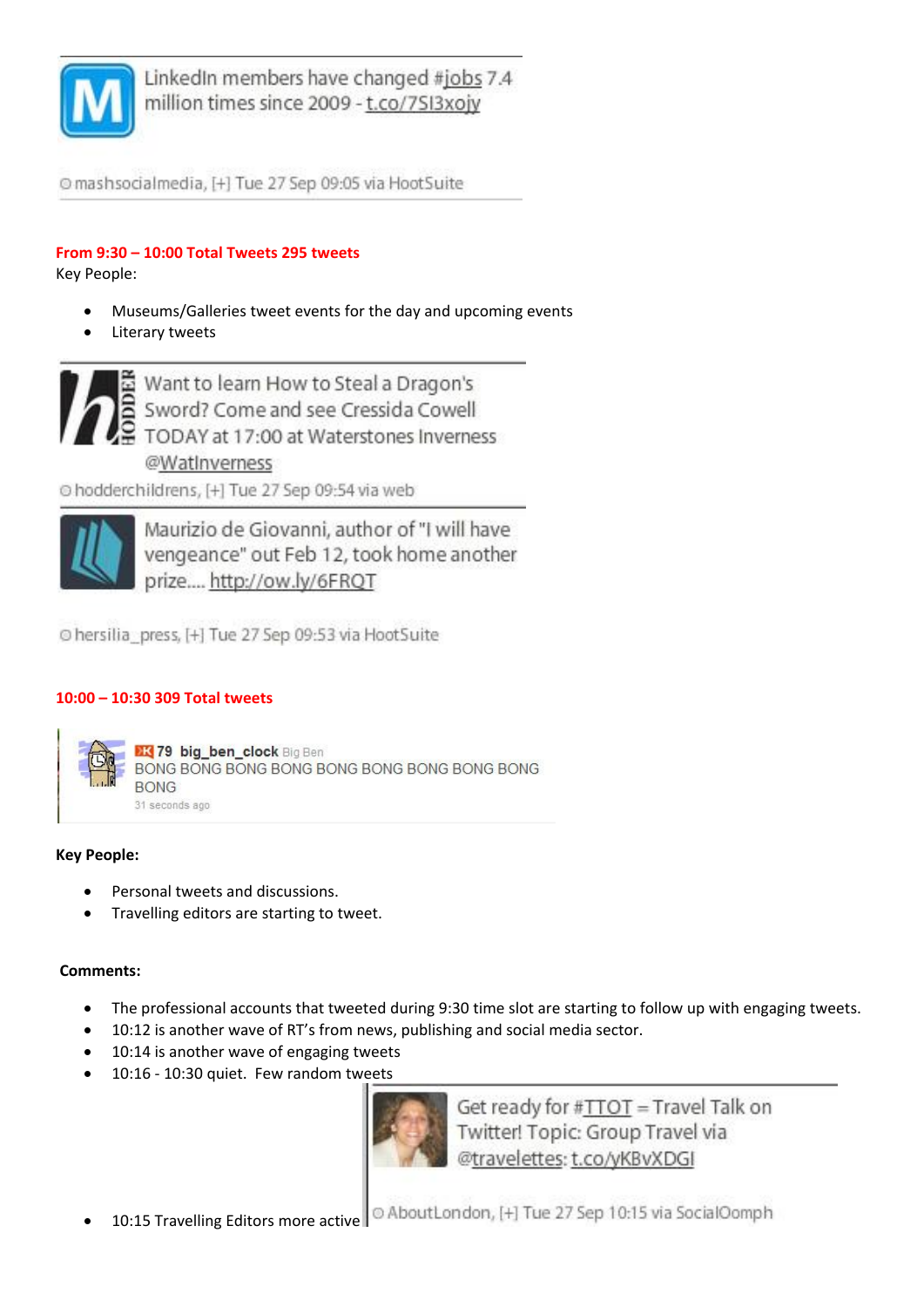## **10:30 – 11 I 357 Total tweets**

**Key People:**

**Diverse**

#### **Comments:**

- 10:35 is the next wave of tweets. RT's, Autotweets and 'selling' tweets are prominent. Not all tweets are auto-tweeted.
- 10:41 Interesting mix of cross-conversations. Discussions vary from work related questions, philosophical, general politeness.
- 10:50 Next wave of tweets but these are all personal tweets. Not much engagement. These are personal tweets (some representation of Literary books coming out, etc). Also starting to see more European tweets (Netherlands, Germany, France).
- 10:54 AutoTweets from news tweets
- 10:56 Literary tweeps take over again

## **11:00 – 11:30 286 Total Tweets \*TweetDeck froze for everyone so missed some.**



Obig ben clock, [+] Tue 27 Sep 11:00 via TTYtter (big ben c

#### **Key People:**

- Personal
- Literary
- Museums

#### **Comments:**

- Very active time of the day. #elevensestime tag brings a lot of people to twitter. Museums and literary tweeps tweet at this time. Both engaging and promotional tweets. Starting to see more competitions [RT this to win… ]
- 11:08 Auto tweets from some museums and news accounts.
- Start to receive daily emails from literary groups.
- **Lots of general tweets – very engaging time of the day.**

#### **11:30 – 12:00 306 Total Tweets**

#### **Key People:**

- Personal tweets.
- Various companies

#### **Comments:**

- 11:34 starting to see a few companies start to tweet but personal, not auto-tweets.
- 11:37 Starting to see a surge of Literary tweets again.
- Average amount of tweets mainly personal. Seems Twitter is playing up for some people.
- 11:47 Auto tweets are noticeable again from Museums/news. Tweeters are RTing.
- 11:50 Local tweets are on a surge (#Shropshire)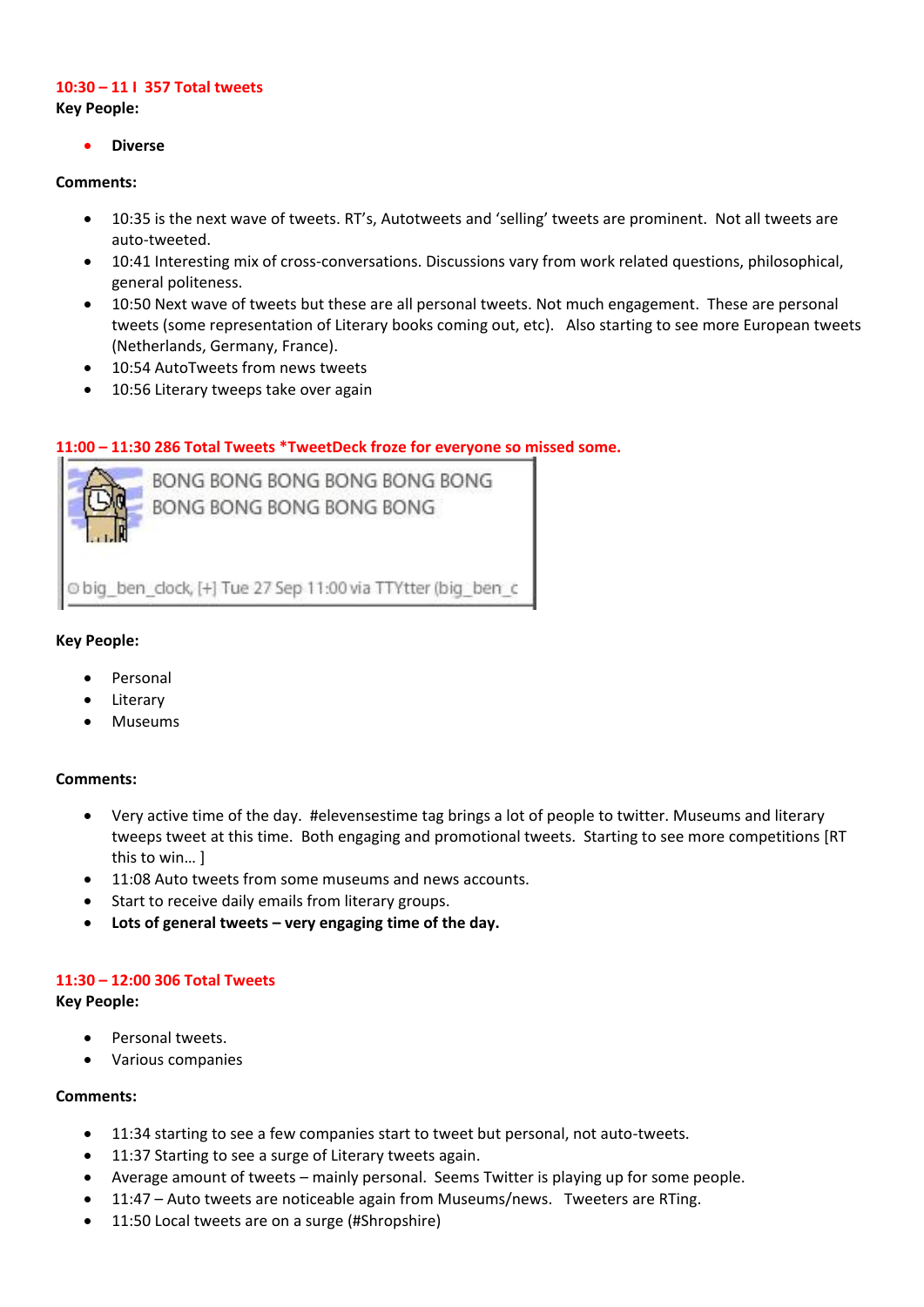#### **12:00 – 12:30 342 Total tweets Key People:**

- **American Museums**
- **Science**
- **Personal**

Wow – a surge of tweets. Various from American Museums, science and general tweets



BONG BONG BONG BONG BONG BONG BONG BONG BONG BONG BONG BONG

O big ben clock, [+] Tue 27 Sep 12:00 via TTYtter (big ben c

#### **Comments:**

- 12:07 Auto tweets from local/national news, (New York Times, HuffPost).
- 12:10 starting to see more Americans come on. General tweets. Conversations developing.
- 12:20-12:25 Engaging conversations (lunch break?). Some auto tweets but minimum.

#### **12:30 – 1:00 287 Total tweets**

**Key People:**

**All**

#### **Comments:**

- WOW the time to tweet
- Swinging towards literary hour with authors/writers, publishers tweeting.
- 12:35-12:40 steady street of random tweets with auto-tweets being scheduled around 12:39 from various (literary, news, etc).

#### **1:00 – 1:30 342 Total tweets**

#### **Key People:**

- Museums
- Personal

#### **Comments:**

- 1:02 Art/museums are starting to tweet more. Asking engaging questions.
- Lunch time tweets invokes conversations on what people are eating, etc.
- Also seeing more stance being taking. Opinions on current news, politics, BAE closing etc are being seen. [Watercooler talk]
- American business and companies are starting to come online with balance of engaging and business tweets.
- 1:09 Literary tweets again
- 1:10 News tweets being pushed out again.
- 1:20 Lots of lunch time tweets. Weather, tv, general rants.
- 1:22 Auto-tweets for news, RTs of items from earlier.
- 1:26 a flurry of tweets, mainly engaging tweets and conversations with minimum autotweets. Nice relaxing time.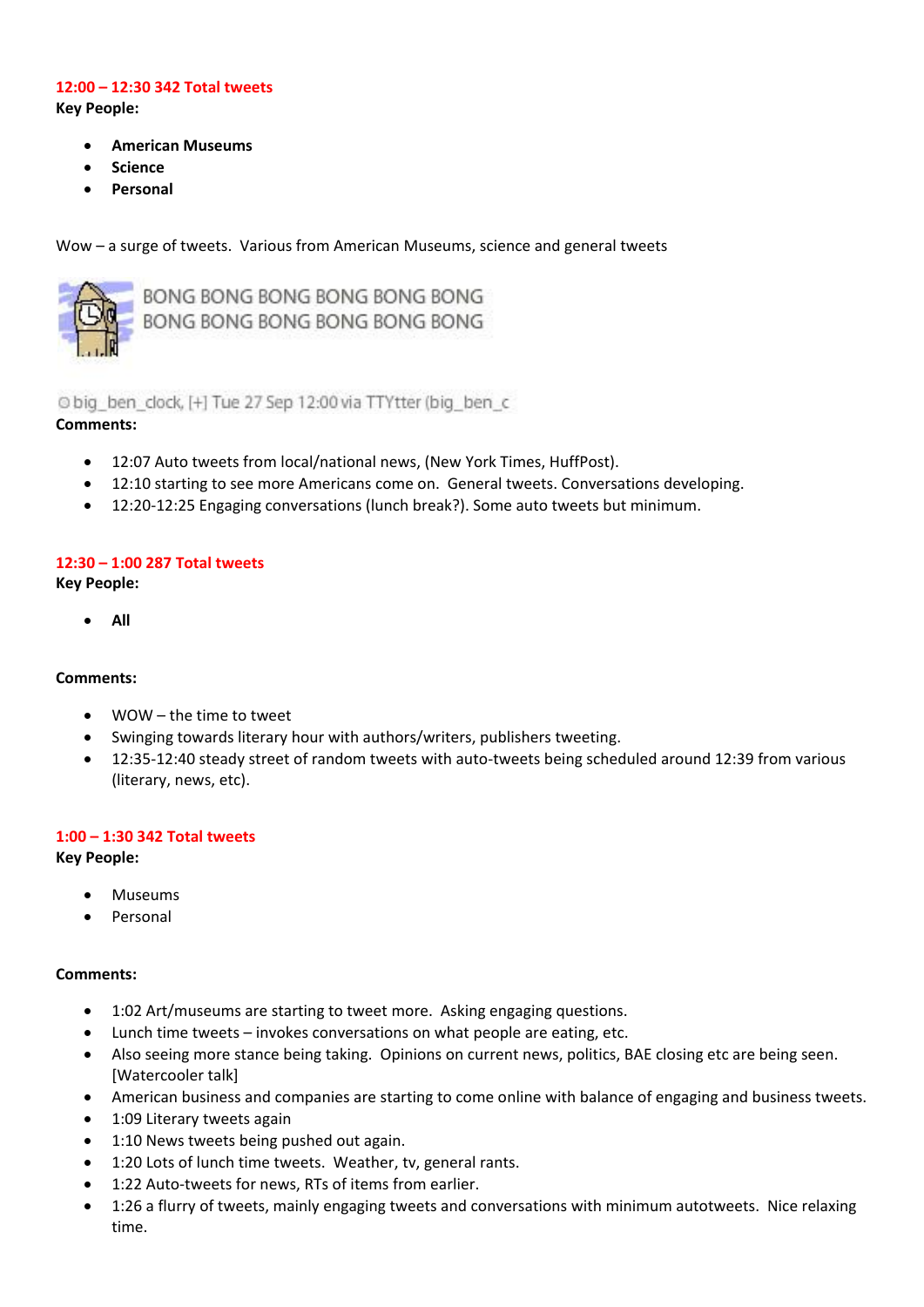# **1:30-2:00 279 Total tweets**

**Keep People:**

**Various/International**

#### **Comments:**

- Huge influx of International tweets/RTs
- 1:35 Literary tweets take over again. Reviews, new books, conversations
- **1:35 I tweeted: Why do you Tweet?**

Tune into my Twitter just before 1pm tomorrow for something you won't want to miss #thewaviseeit

O Lord Sugar, [+] Tue 27 Sep 13:30 via web



Just over a week until the launch of the Birmingham Book Festival 2011! With three events in one-the... t.co/uiJmKFr

1:45 Continue succession of literary **DE** BhamBookFest, (RT by brumculture), [+] Tue 27 Sep 13:30 and

American tweets. RTs still occurring from earlier tweets. Not much engagement.



taking advantage of the quiet period when personal tweeters are online.

Glad you enjoyed it RT @Dodd81: 1:50 British Museum seems to be the only<br>1.50 British Museum seems to be the only **MUSEUM** #treasuresofheaven was wonderul. Very one interesting and brilliantly put together. @britishmuseum O britishmuseum, [+] Tue 27 Sep 13:52 via TweetDeck

## **2:00-2:30 261 Total Tweets**

**Key People:**

Museums/International

## **Comments:**

- 2:00 A lot of diverse tweets. Personal, museums, literary, American. Engaging conversations happening between twitters.
- 2:10 British cultural/museums are starting to tweet more now.
- Lunch break is over  $\odot$
- Steady stream of AutoTweets sprinkled with personal tweets.
- 2:14 Personal tweets
- 2:20 Museum tweets (American and International). Offering tickets, tweets on new exhibitions.
- Arts and Cultural blogs
- News autotweets
- Sprinkled with personal tweets.
- 2:27 Push of Literary tweets and personal tweets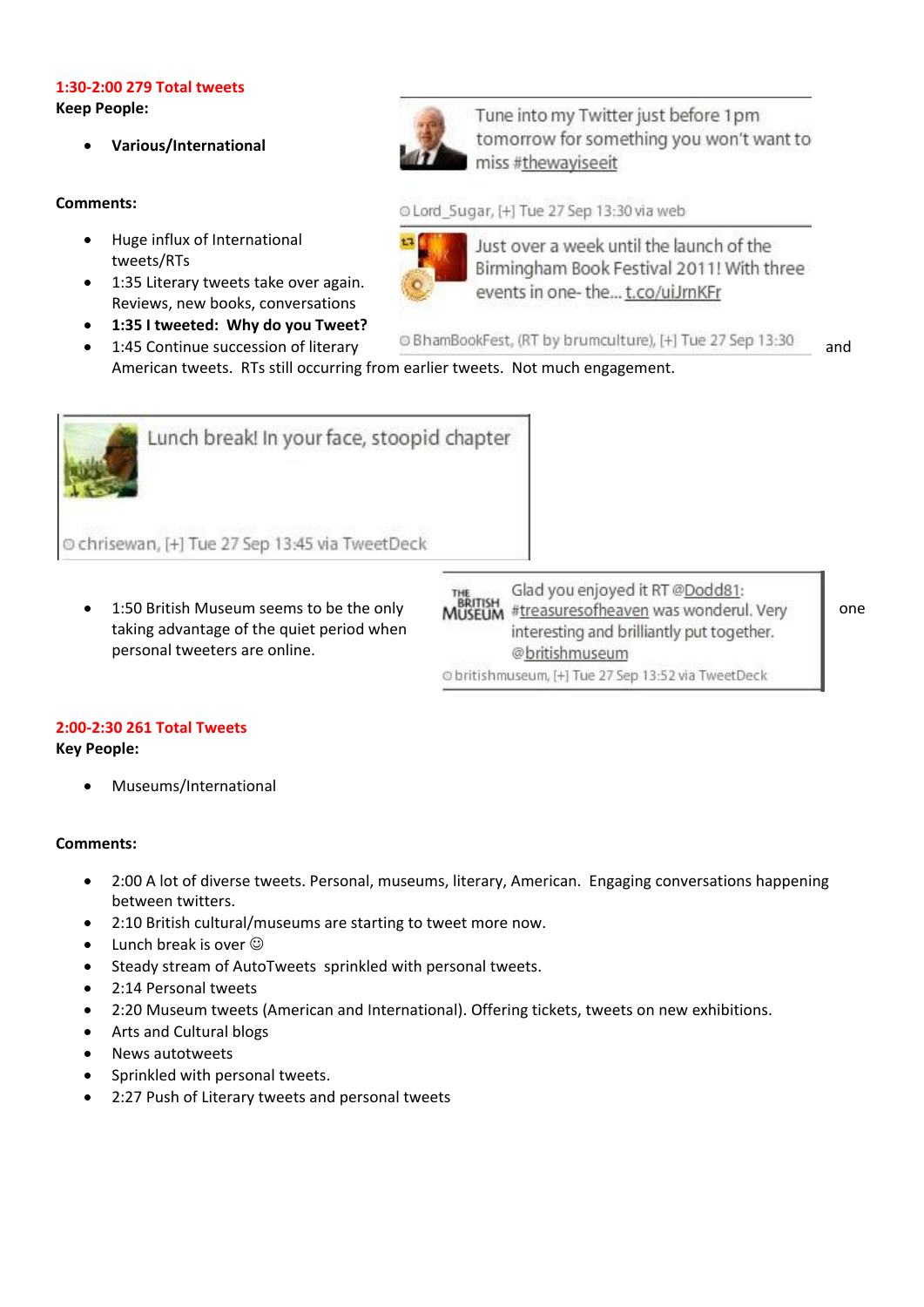#### **2:30-3:00 312 Total Tweets**

**Key People:**

- **Literary**
- **Personal**

#### **Comments:**

© Biggreenbooks, [+] Tue 27 Sep 14:37 via TweetDeck

completely upstaged me.

I was going to tell you all about my Ikea

purchases, but that bloody Ed Miliband has

- 2:30 A surge of literary tweets from America and UK.
- 2:35 Tweets on blog and reviews are big at this time. The self selling hour.
- 2:36 Talks turn to politics as Ed Milliband speaks live on air.
- 2:43 personal tweets with publishers also tweeting
- 2:45 2:50 Museum time. American/Canadian museums getting more active along with International market. Publishers are tweeting but museums take over.
- 2:51 Link to Ed Milliband talk went down so lots of tweets

#### **3:00 -3:30 308 Total Tweets**

**Key People:**

- Americans
- Science

#### **Comments:**

- Americans are starting to post more. News auto-tweets every 15 minutes.
- Science and technology tweets

#### **3:30 – 4:00 336 Total Tweets**

Museums **Travelling** Newsfeed Literacy competition rts

#### 4:00 – 4:30 345 Total tweets

Lots of personal tweets again Engagement France American

#### **4:30 – 5:00 310 tweets**

Sm tweets - engaging France – engaging News tweets – auto tweets Personal tweets - engaging Museums - auto tweets Gets quiet near 5

#### **5:00 – 5:30 405 Total tweets**

At 5 a huge surge comes through. Personal tweets – non-engaging at first Publishing in the states Auto Tweets

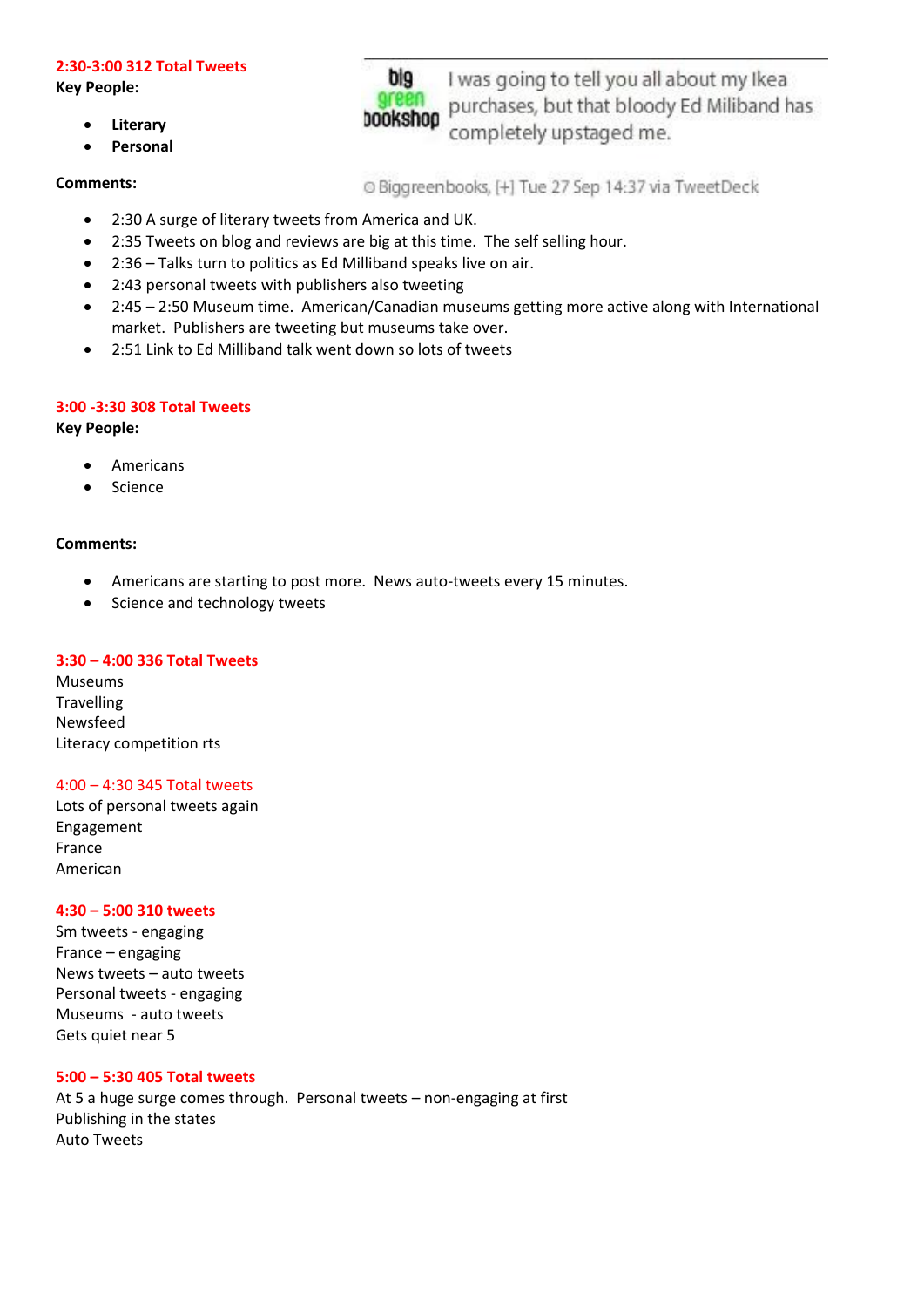

C CILIPinfo, [+] Tue 27 Sep 17:00 via HootSuite



Win a Festival T-shirt w 30 mouse clicks & bring 60 underserved students to the Expo at the same time. Learn how http://ow.ly/6ElZ2

O USAScienceFest, [+] Tue 27 Sep 17:00 via HootSuite



Any plans for this Friday lunchtime? We'll be ICA chatting with artist Ryan Gander in the ICA Studio t.co/jzLnGbz5

O ICALondon, [+] Tue 27 Sep 17:00 via TweetDeck



Excellent blog - Invigorate teaching & Scottish learning with graphic novels!! t.co/7oS0Yng9-@Hedzie

© scottishbktrust, [+] Tue 27 Sep 17:00 via ConnectTweet

5:06 Publishes on both side of the Atlantic are vying for attention. Not seeing a lot of engagement

## 5:20 Tate asked



More engaging tweets are noticeable from all sectors. In depth conversations.

## **5:30 – 6:00 447 Total Tweets**

Engaging tweets fill over fro end of last section. Conversation still going Literary auto tweets American Museums are tweeting more now UK/ International

## **6:00 – 6:30 340 Total Tweets**

US taking over tweets more with Noticing more publishers in the states (primarily New York) tweeting. Trying to engage with their followers. 6:15-20 Some museum and news feeds but interesting to watch as sector topics start to develop more. Current topics are libraries and education. Hashtag games are starting to be seen now.

Informatiive tweets are sprinkled throughout the day.